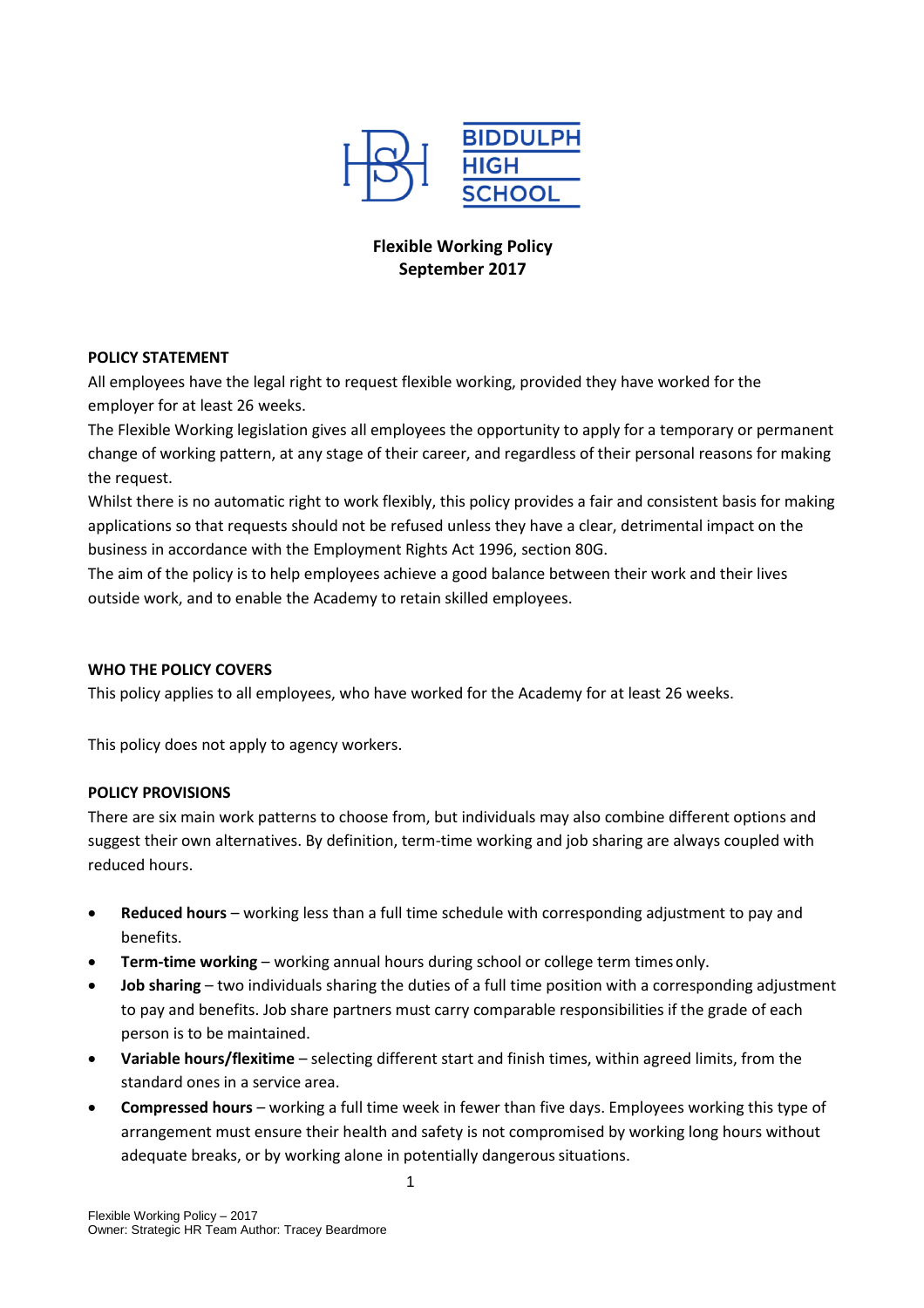**Office-based homeworking** – where the permanent workplace is an Academy office, although the employee may work a fixed part of the week from home. No annual allowance will be made to cover costs of a home being used as an occasional work place.

# **THE CONTRACTUAL OPTIONS**

In most cases flexible working arrangements are agreed at the outset as permanent changes.

In some cases, however, the individual may want to test an arrangement for a trial period before making a long term commitment, or a manager may suggest a trial period where the likely business impacts of a proposed working pattern are unclear.

There may be occasions where an individual only needs flexibility for a defined period, in which case a temporary fixed term arrangement may be put in place. There are therefore three contractual options:

- **Permanent** change to terms and conditions of employment.
- **Fixed period** change in working pattern of between one and six months, after whichindividuals can either return to their previous hours/pattern or apply for a permanent flexible working pattern.
- **Trial** of a new working pattern of between one and three months, after which the working pattern will either end or continue as a permanent contractual change.

#### **MAKING AN APPLICATION**

The employee must make a dated request in writing to their manager using the application form available from the HR Manager. The application must state:

- That it is a formal application to apply for flexible working; a formal application to change their work pattern/location;
- The change applied for;
- The date on which they want the change to take place;
- Explain what effect, if any, they think making the change would have for the Academy and how, in their opinion, this effect might be dealt with; and
- Whether they have made a previous application and, if so, when.

Having received the employee's completed application form, the manager will have 28 calendar days from receipt of the application form to consider the employee's request.

In considering the request, the manager should meet with the employee to discuss the application in more detail. If the employee cannot attend the meeting they should contact their manager immediately and give reasons. The meeting will be rearranged. If the employee fails to attend a rearranged meeting without good cause the manager will treat the employee's application as having been withdrawn.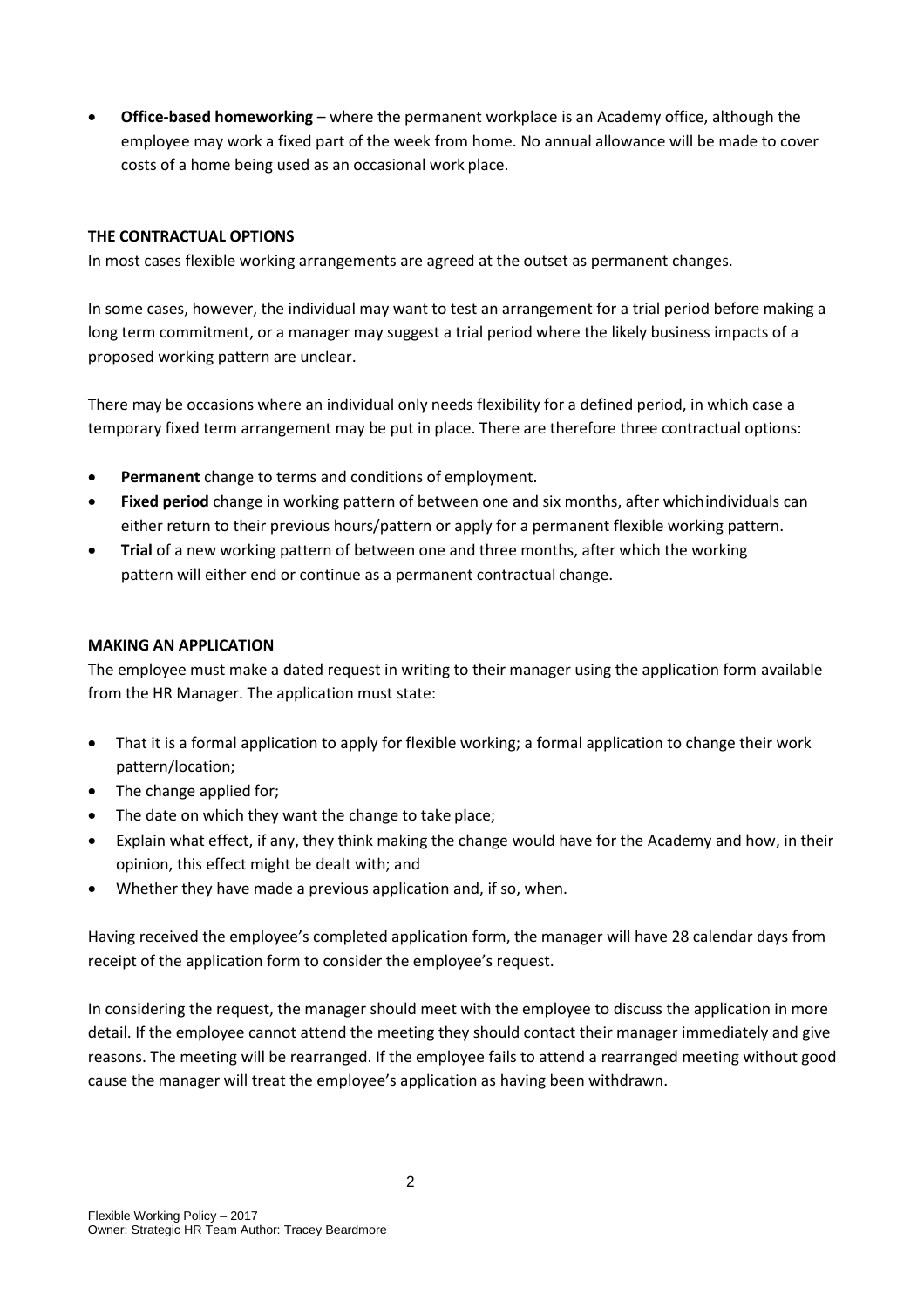The manager will ensure that the employee is written to and either:

- (a) inform the employee that their request has been approved and state the contract variation agreed to and the date from which it will take effect. At this point the process is complete;or
- (b) arrange a meeting with the employee to discuss their request.

Where an employee wishes to withdraw a request after it has been submitted, they may do so, in writing.

# **THE DECISION**

The employee must be told of the decision in writing within 14 calendar days of the meeting.

If a request is accepted on a permanent basis the manager should ensure any necessary changes are made to the employee's payroll record, including the issue of a new statement of employment particulars.

If a trial period is necessary to assess whether the proposed new arrangements would work or not, the employee needs to be informed of the decision. The decision must not only state the period of the trial but also why the request has not been accepted at this stage. If the employee refuses to accept a trial period they still have a right of appeal.

Sometimes it may be necessary to turn down or postpone a request. Whatever the reason for refusing a request, the manager should keep a record of the date, reason and circumstances of the refusal on file so that it can be reviewed at a later date.

If the employee's request is declined, the letter must give reasons for the refusal, set out the appeal process and give them a timescale after which a new request can be considered.

A request to work flexibly should not be declined unless there is a detrimental business impact and after all options of finding a mutually agreed solution have been explored. This includes investigating all feasible options other than the working pattern originally proposed. A decline can only be justified if one or more of the following detrimental business impacts are identified:

- Additional costs which are excessive
- Detrimental effect on ability to meet customer demand
- Inability to reorganise work amongst existing staff
- Inability to recruit additional staff
- Detrimental impact on quality of work produced or individual's normal performance standards
- Planned structural changes that have already been announced
- A request for homeworking that will result in excessive additional cost or infringes on other regulatory obligations, eg data protection.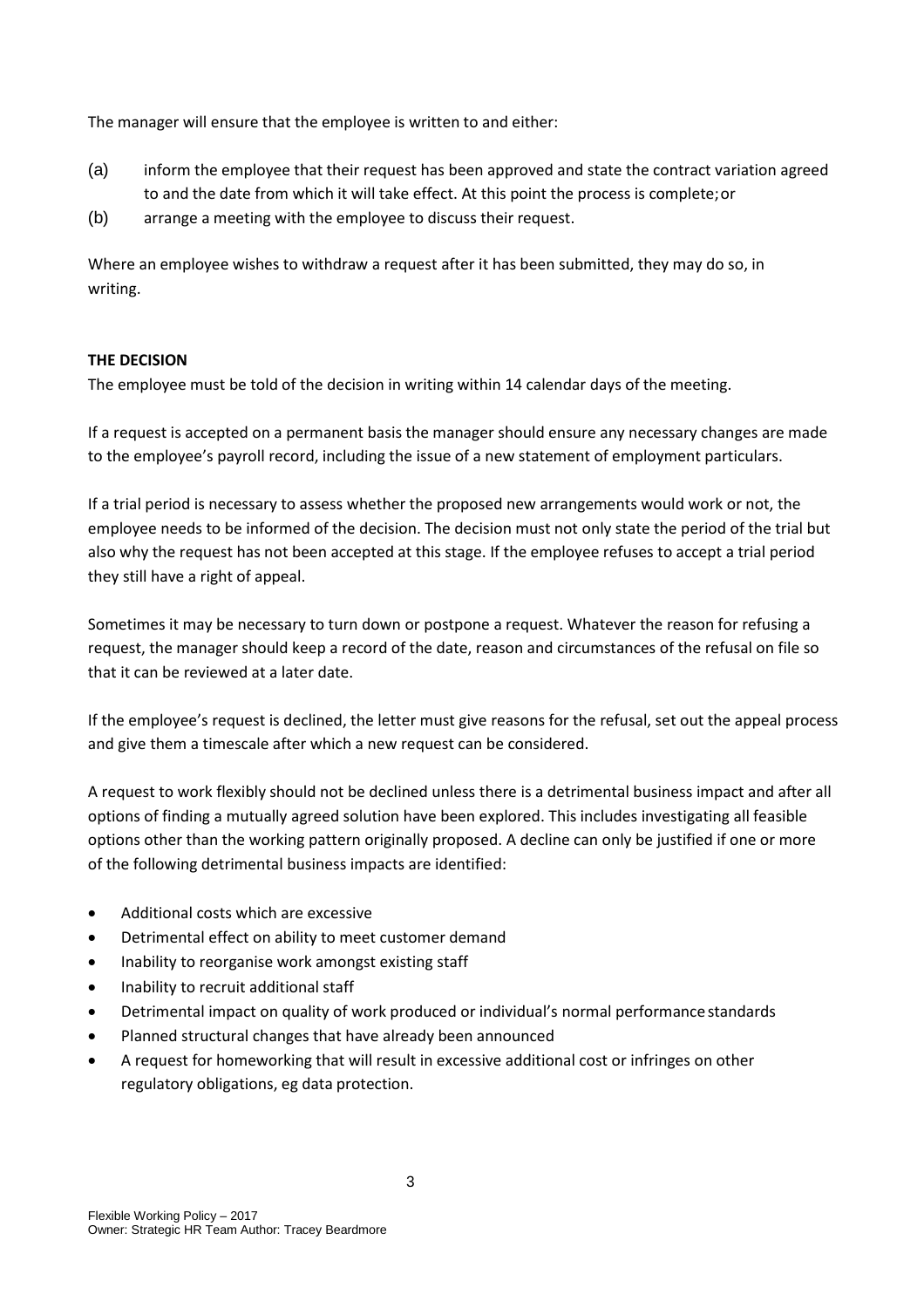### **Extension of Time**

There may be occasions when it is necessary to seek to extend the time limit for any part of the process. Managers must obtain the agreement of the employee to any such extension by completing Form F - Extension of Time Limit.

### **OTHER CONSIDERATIONS**

- The employee must be aware that any change in contract ie reduction in hours, reallocation of duties, etc as a result of a successful application could impact upon pension as well as other benefits as applicable. The employee should contact the Pensions team for employees in the Local Government Scheme, or the Teacher Pensions team for employees in the Teachers Pension Scheme for further information and advice.
- The manager, in conjunction with the individual, should discuss the management of health and safety when agreeing flexible/homeworking arrangements and document how any hazards identified are to be controlled within a risk assessment.

#### **APPEALS**

If, having spoken to their manager, an employee disagrees with their flexible working application being declined, they should firstly discuss their concerns with their manager. There may be other options that could be considered that would meet both the employee's and the business' needs.

If the employee feels they have not been treated fairly, they can appeal to the next level of management in their team, by completing a Flexible Working Appeal Form, which can be requested from the HR Manager.

Once completed, and within 7 calendar days after being notified in writing of the decline of the request, the employee should send the form to their manager, who will then forward it to the person hearing the appeal.

A meeting to discuss the appeal must be held within 14 calendar days of the form being received.

Individuals may arrange to be accompanied to the appeal meeting by a trade union representative or work colleague. The individual's chosen companion may confer and contribute to the meeting, but may not answer questions on the individual's behalf.

The outcome of the appeal must be notified to the individual in writing within 14 calendar days of the meeting taking place. This decision is final.